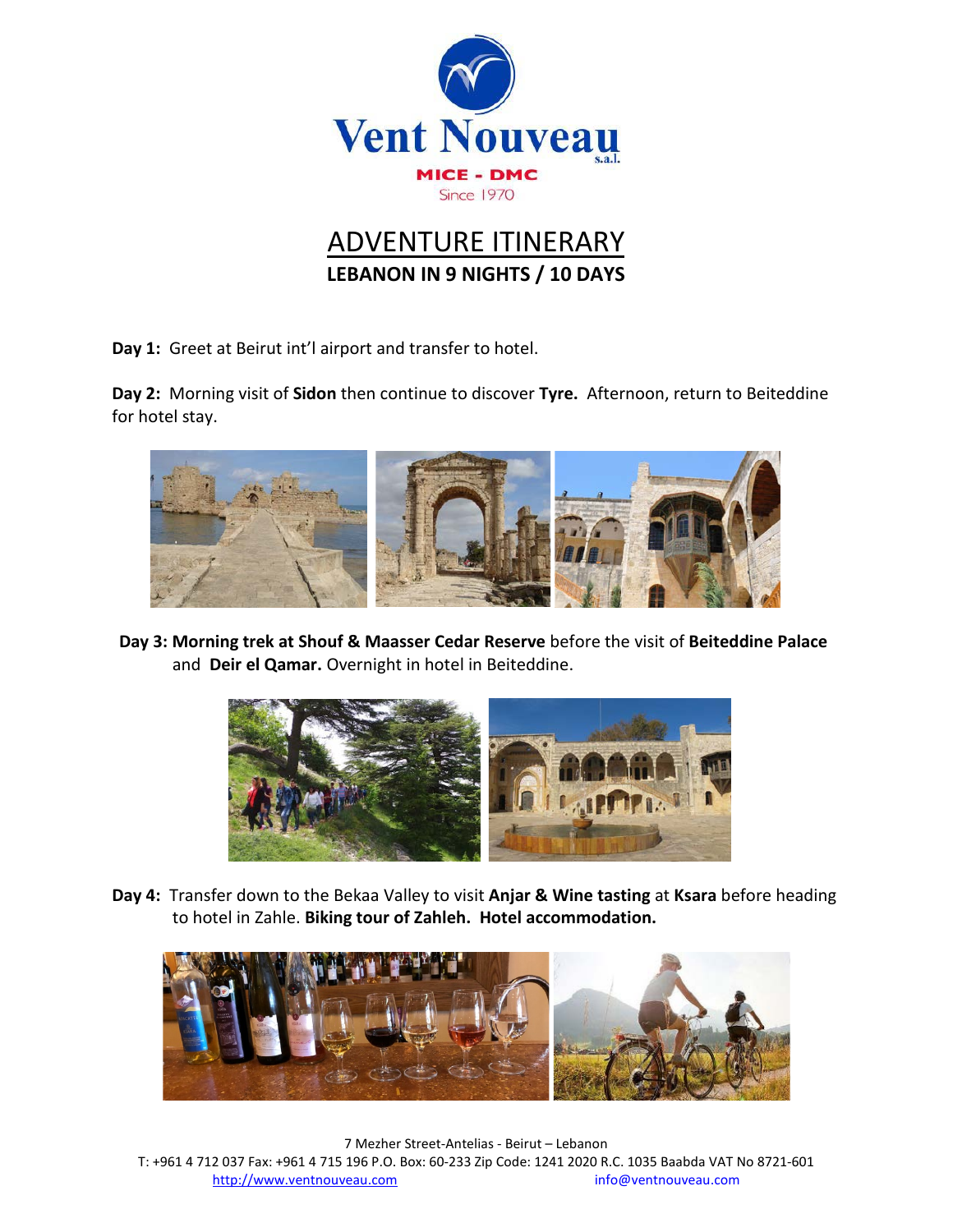

**Day 5:** Morning visit of **Baalbeck Temples**, then transfer to **"Afqa La Reserve**" via Ouyoun es Simane road. **Afternoon rappelling** at the reserve before heading Mzaar hotel.



**Day 6:** Transfer down to **Nahr Ibrahim for a moderate trek to Ibri** . Continue to **Byblos** (Jbeil) for a visit or just relax by the sea side (optional **2H fishing trip** in the Mediterranean Sea). Day ends at Tripoli hotel.



**Day 7:** Morning visit **of Tripoli** and continue to the Cedars via Zgharta & Ehden. Short walk in the **Cedars reserve** then head down to **trek** in the **Qadisha Valley.** Transfer to Tripoli by late afternoon. Overnight in Tripoli.



7 Mezher Street-Antelias - Beirut – Lebanon T: +961 4 712 037 Fax: +961 4 715 196 P.O. Box: 60-233 Zip Code: 1241 2020 R.C. 1035 Baabda VAT No 8721-601 [http://www.ventnouveau.com](http://www.ventnouveau.com/) info@ventnouveau.com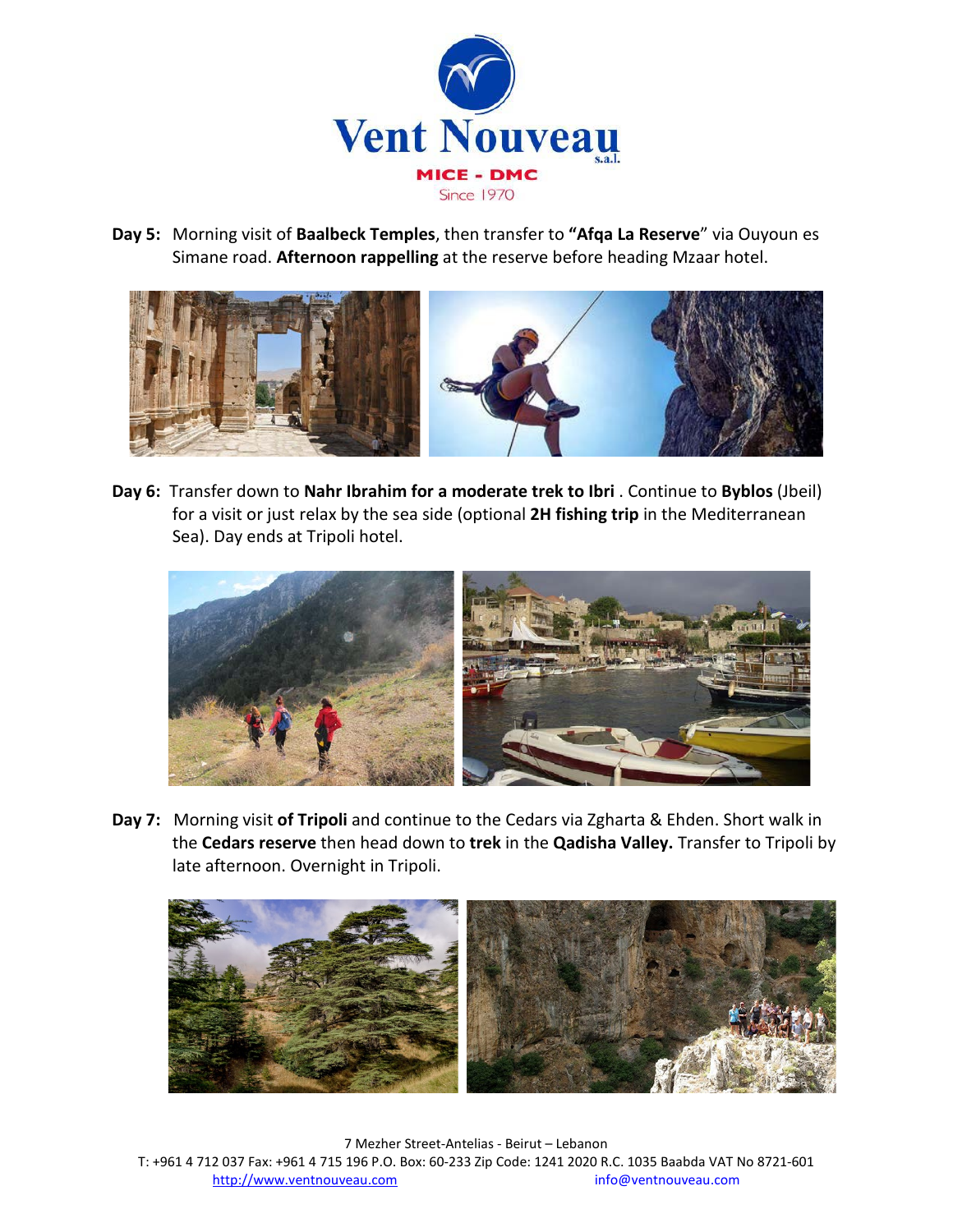

**Day 8:** Transfer down the Mediterranean Coast to **Jeita Grotto** and visit. Continue to Beirut and visit of the National Museum. Hotel accommodation in Beirut.



**Day 9:** Morning **City tour** of the capital **on Bikes. Free afternoon.** Hotel accommodation.



**Day 10:** Transfer to airport for the return flight.

## **Highlights:**

- Trekking in the most beautiful valleys & Natural Reserves of Lebanon.
- Discovering cities on bikes.
- Strong Cultural overview